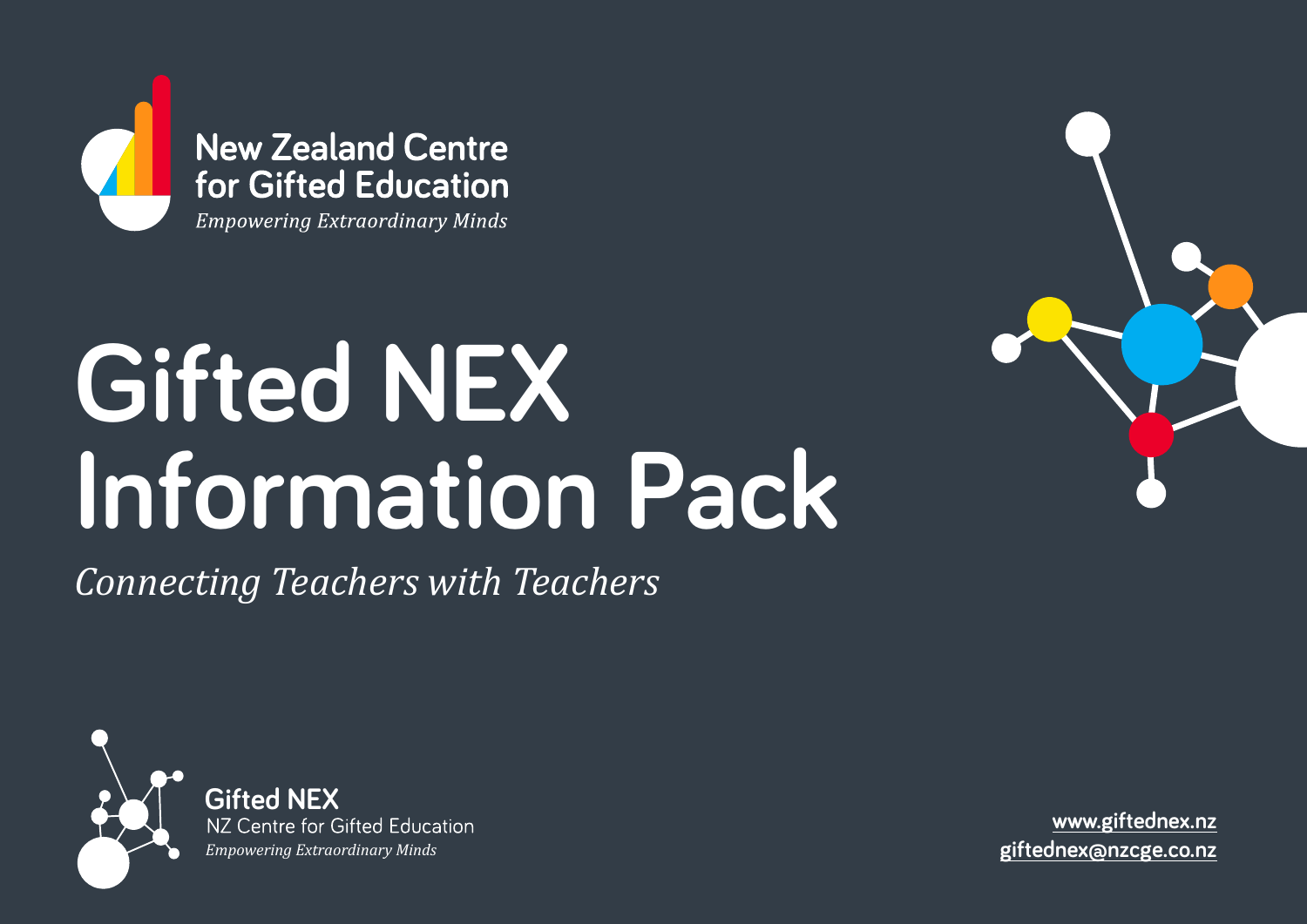

# **Gifted NEX**

Networks of Expertise are a Professional Learning and Development (PLD) strategy employed by the Ministry of Education to deliver support for teachers and kaiako via subject associations and peer-to-peer networks. They complement the centrally funded PLD model but take a 'for teachers, by teachers' approach, encouraging collaboration and sharing of expertise.

**Gifted NEX supports principals, management, teachers, Learning Support Coordinators, GaTE Coordinators, RTLB and SENCO by providing access to professional expertise, growing local networks, nurturing local leadership and developing professional pathways.**





**Communication** - updates and newsletters with links to events, opportunities, people and resources.

**Knowledge Growth** online meetings and resources are available

**Networking** - online meet ings provide opportunity to connect across the sector

21

**Mentoring** - access to support and guidance to develop a career in gifted education.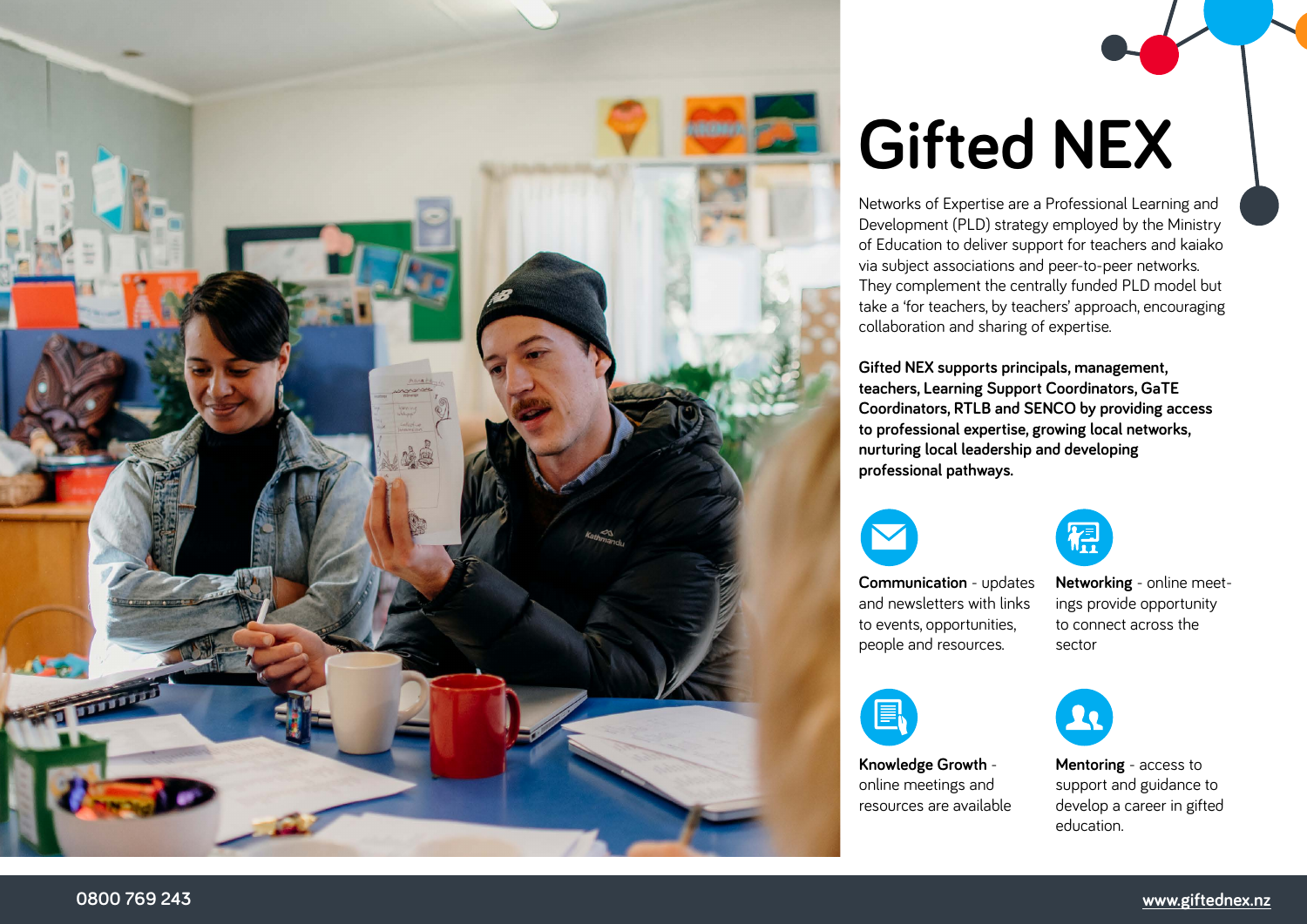

# **Membership benefits:**

**Gifted NEX provides advocacy and representation at a national level for gifted learners and their educators in general.**

#### **In addition, being a member includes:**

- Once a term national newsletter
- Access to national and international speakers
- Access to online hui 1-2 times per year
- Opportunity for networking regionally and nationwide
- Opportunity to share practice and/or research with other educators in the gifted education space
- Forum to ask questions

Members can be from Early Years, Primary, Secondary or Tertiary education settings, maybe home-schooling parents or maybe educational professionals involved in supporting gifted learners.

### **Access:**

Register for the Network from the NZCGE Gifted NEX page: [www.giftednex.nz](https://www.nzcge.nz/gifted-nex) Register here:<https://nzcge.activehosted.com/f/9> Current Gifted Aotearoa members must re-register to remain within the Network.

Login via the Gifted NEX webpage to access Google Drive resources.

#### **0800 769 243 [www.giftednex.nz](https://www.nzcge.nz/gifted-nex)**